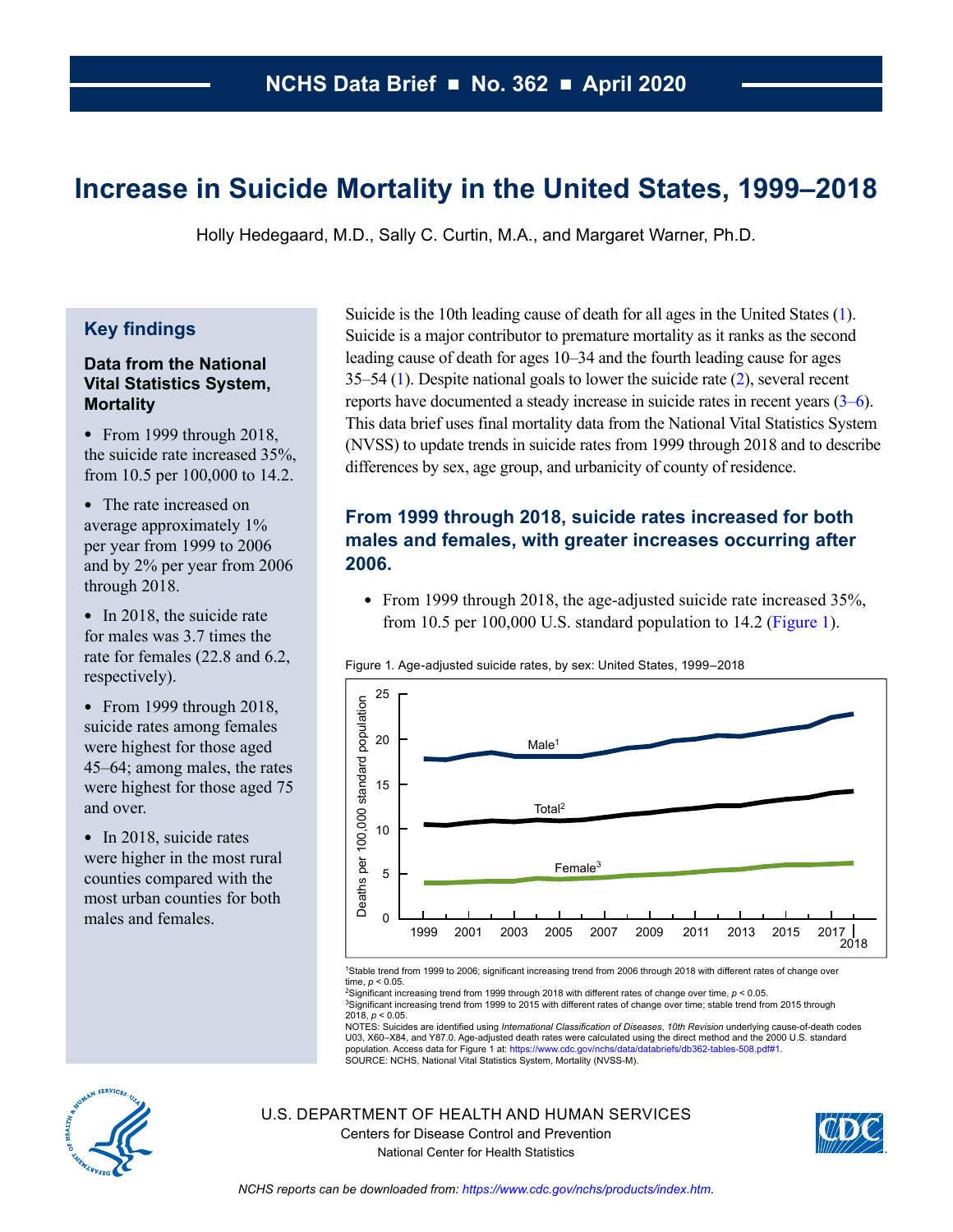The rate increased on average by about 0.8% per year from 1999 to 2006 and by 2.1% per year from 2006 through 2018.

- Suicide rates for males were 3.5 to 4.5 times the rate for females over the entire time period.
- For males, the rate increased 28% from 17.8 in 1999 to 22.8 in 2018. After a stable trend from 1999 to 2006, the rate increased on average by about 1.6% per year from 2006 to 2016 and by 3.2% per year from 2016 through 2018.
- $\bullet$  For females, the rate increased 55%, from 4.0 in 1999 to 6.2 in 2018. The rate increased on average by about 1.9% per year from 1999 to 2007 and by 3.3% per year from 2007 to 2015, then did not change significantly from 2015 through 2018.

### **Among females, suicide rates were highest for those aged 45–64 and lowest for those aged 10–14 from 1999 through 2018.**

● Suicide rates among females generally increased between 1999 and 2018 for all age groups, except women aged 75 and over, although patterns of increase varied by age with different rates of change over time (Figure 2).



Figure 2. Suicide rates for females, by age group: United States, 1999–2018

1Significant increasing trend from 1999 to 2015; stable trend from 2015 through 2018, *p* < 0.05.

 $\frac{2}{3}$  Significant increasing trend from 1999 through 2018, with different rates of change over time,  $p < 0.05$ .<br><sup>3</sup>Significant increasing trend from 1999 through 2018, with different rates of change over time,  $p < 0.0$ 

<sup>4</sup>Stable trend from 1999 to 2007; significant increasing trend from 2007 through 2018, *p* < 0.05.<br><sup>5</sup>Significant decreasing trend from 1999 to 2012; stable trend from 2012 through 2018, *p* < 0.05.

NOTES: Suicides are identified using *International Classification of Diseases*, *10th Revision* underlying cause-of-death codes U03, X60–X84, and Y87.0. Access data for Figure 2 at: https://www.cdc.gov/nchs/data/databriefs/db362-tables-508.pdf#2.<br>SOURCE: NCHS, National Vital Statistics System, Mortality (NVSS-M).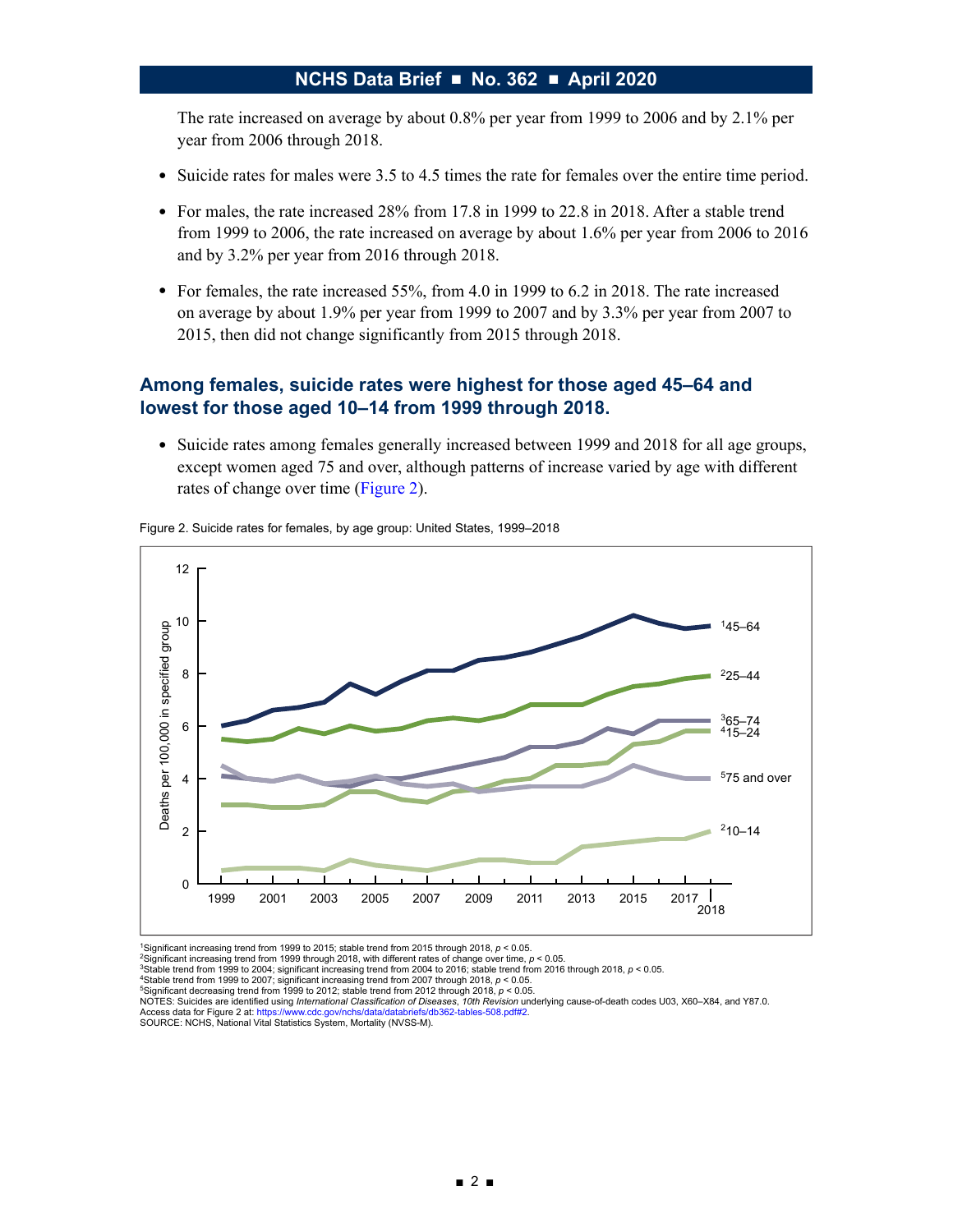- Suicide rates were highest among females aged 45–64, increasing from 6.0 per 100,000 in 1999 to 10.2 in 2015. Rates decreased slightly to 9.8 in 2018, but this decline was not statistically significant.
- Suicide rates were lowest among females aged 10–14. The rate for this age group increased from 0.5 in 1999 to 2.0 in 2018.

### **Among males, suicide rates were highest for those aged 75 and over and lowest for those aged 10–14 from 1999 through 2018.**

- Among males under age 75, suicide rates generally increased over the period (Figure 3).
- Suicide rates among males were highest for those aged 75 and over, decreasing from 42.4 per 100,000 in 1999 to 35.6 in 2009, then increasing to 39.9 in 2018.
- Suicide rates among males were lowest for those aged 10–14, decreasing from 1.9 in 1999 to 1.2 in 2007 and then increasing to 3.7 in 2018.

Figure 3. Suicide rates for males, by age group: United States, 1999–2018



<sup>1</sup>Significant decreasing trend from 1999 to 2008, then increasing trend from 2008 through 2018, p < 0.05.<br><sup>2</sup>Significant increasing trend from 1999 to 2010 with different rates of change over time; stable trend from 2010

3Significant increasing trend from 1999 through 2018, with different rates of change over time, *p* < 0.05.

<sup>4</sup>Stable trend from 1999 to 2005; significant increasing trend from 2005 through 2018, *p* < 0.05.<br><sup>5</sup>Significant decreasing trend from 1999 to 2007, then increasing trend from 2007 through 2018 with different rates of c

<sup>&</sup>lt;sup>6</sup>Significant decreasing trend from 1999 to 2008, then increasing trend from 2008 through 2018, *p* < 0.05.<br>NOTES: Suicides are identified using *International Classification of Diseases, 10th Revision* underlying cause-o Access data for Figure 3 at: https://www.cdc.gov/nchs/data/databriefs/db362-tables-508.pdf#3.<br>SOURCE: NCHS, National Vital Statistics System, Mortality (NVSS-M).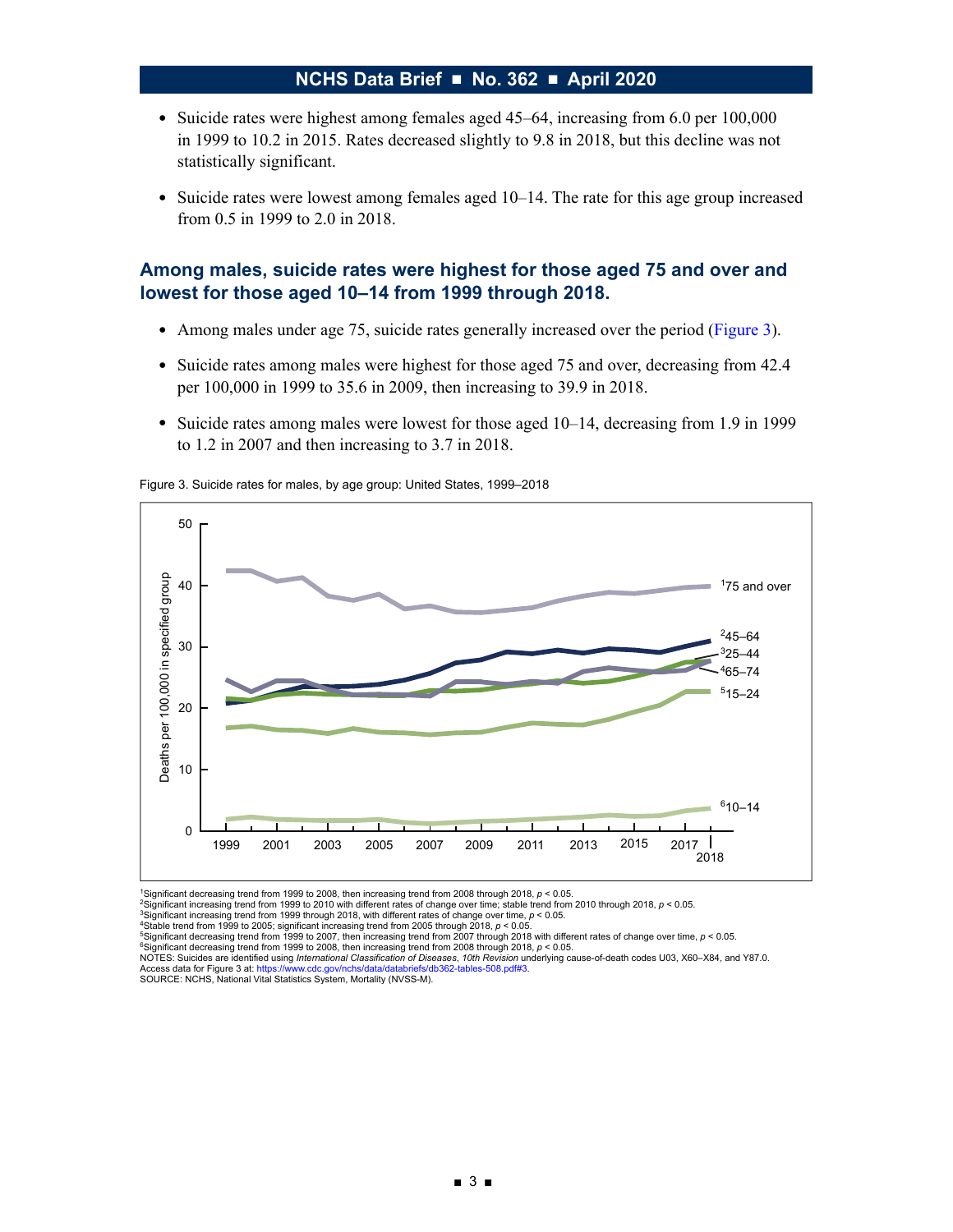# <span id="page-3-0"></span>**For both males and females, suicide rates in 2018 were higher in rural than in urban counties.**

- In 2018, suicide rates for females ranged from 5.1 in the most urban counties (large central) to 8.2 in the most rural counties (noncore). For males, the rates ranged from 18.3 to 31.0 (Figure 4).
- For both males and females, rates were higher in rural counties than in urban counties.
- For all levels of urbanicity, suicide rates for males were 3.5–3.9 times the rate for females.

Figure 4. Age-adjusted suicide rates, by sex and urbanicity of county of residence: United States, 2018



<sup>1</sup>Rates for rural county groups are higher than for urban county groups, *p* < 0.05.<br>NOTES: Suicides are identified using *International Classification of Diseases, 10th Revision* underlying cause-of-death codes U03, X60 Age-adjusted death rates were calculated using the direct method and the 2000 U.S. standard population. Counties were classified using the 2013 National<br>Center for Health Statistics Urban–Rural Classification Scheme for Co data for Figure 4 at: https://www.cdc.gov/nchs/data/databriefs/db362-tables-508.pdf#4.<br>SOURCE: NCHS, National Vital Statistics System, Mortality (NVSS-M).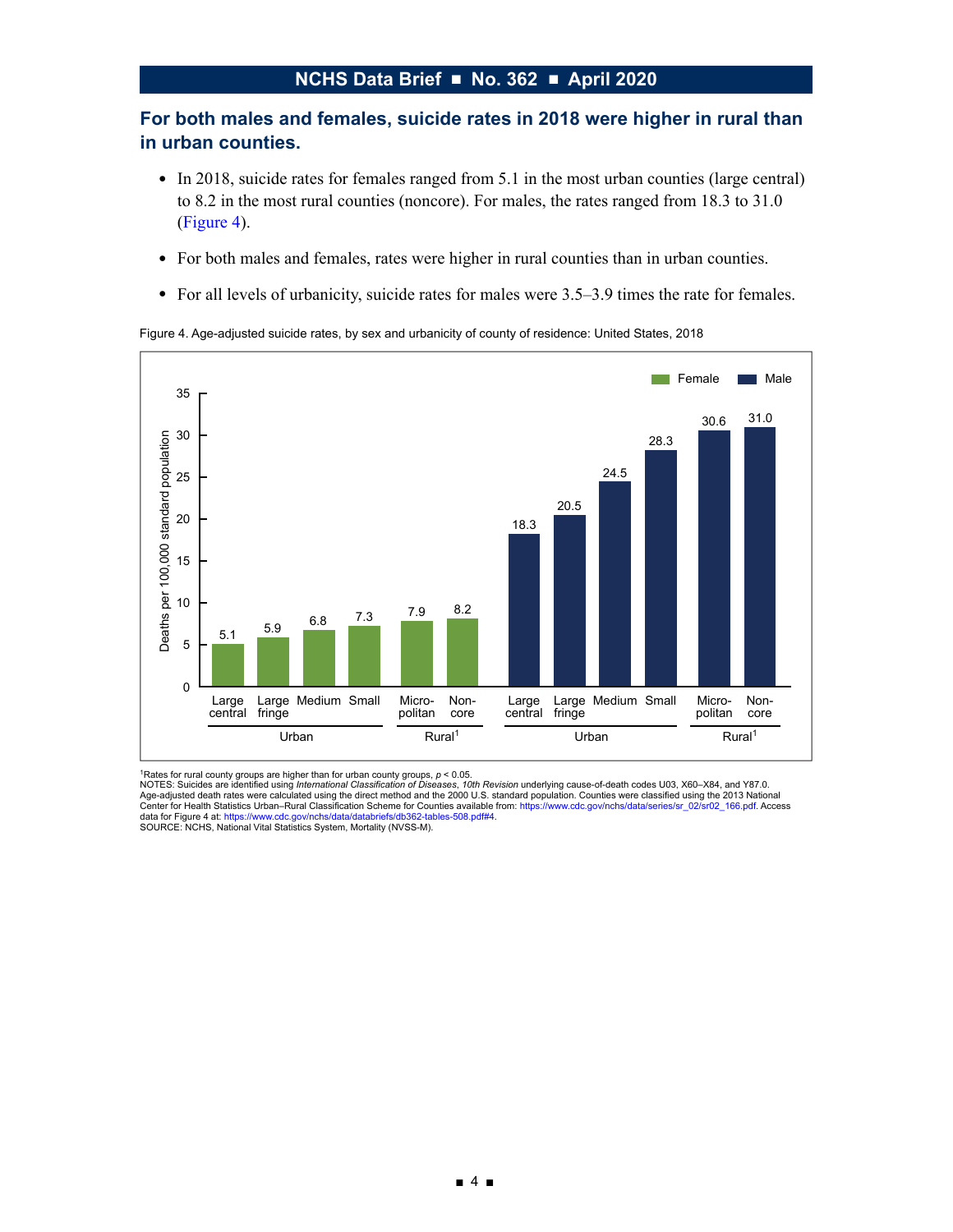### **Summary**

This report highlights trends in suicide rates from 1999 through 2018. During this period, the age-adjusted suicide rate increased 35%, from 10.5 per 100,000 U.S. standard population in 1999 to 14.2 in 2018. The average annual percentage increase in the national suicide rate increased from approximately 1% per year from 1999 to 2006 to 2% per year from 2006 through 2018. The age-adjusted suicide rate among females increased 55%, from 4.0 in 1999 to 6.2 in 2018, while the rate for males increased 28%, from 17.8 to 22.8. Suicide rates were consistently higher for males compared with females over the entire time period.

Suicide rates in 2018 were higher than in 1999 for males and females in all age groups under age 75. Among females, suicide rates from 1999 through 2018 were highest for those aged 45–64 and lowest for those aged 10–14. Among males, suicide rates were highest for those aged 75 and over and lowest for those aged 10–14. After years of increase, the suicide rates for several demographic groups have stabilized in recent years. These include females aged 45–64, 65–74, and 75 and over, and males aged 45–64. Females aged 10–44, males aged 10–44, and males 65 and over continue to experience increasing trends in suicide rates.

In 2018, the suicide rate for females in the most rural counties (noncore) was 1.6 times the rate in the most urban counties (large central), 8.2 and 5.1 per 100,000, respectively. A similar pattern was seen for males where the suicide rate in the most rural counties (31.0) was 1.7 times the rate in the most urban counties (18.3). For all levels of urbanicity, suicide rates were higher for males than for females.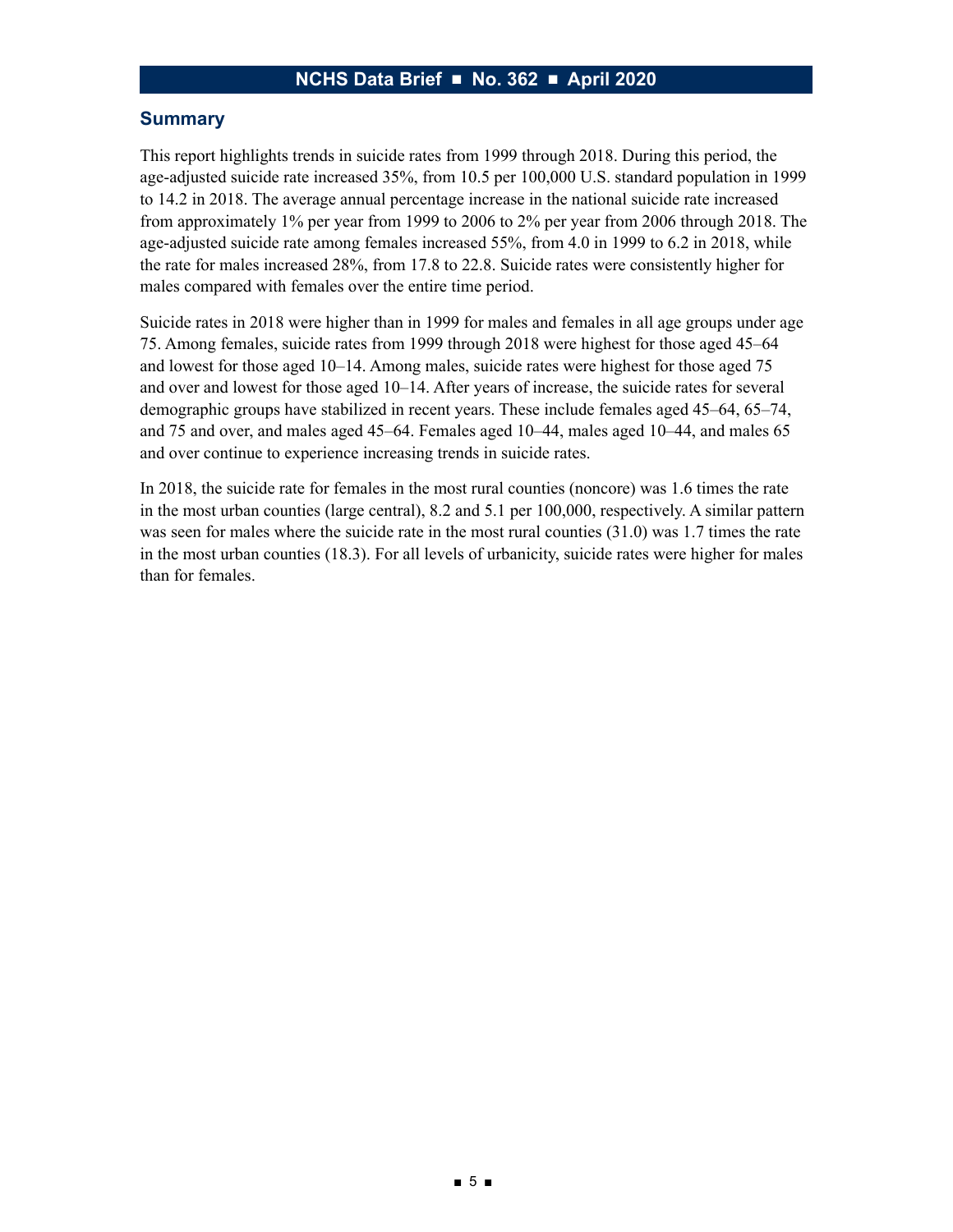#### **Data source and methods**

Data were analyzed using the NVSS multiple cause-of-death mortality files for 1999 through 2018 [\(7\)](#page-6-0). Suicide deaths were identified using *International Classification of Diseases*, *10th Revision* (ICD–10) underlying cause-of-death codes U03, X60–X84, and Y87.0 ([8\)](#page-6-0). Age-adjusted death rates were calculated using the direct method and the 2000 U.S. standard population [\(9\)](#page-6-0). Suicides for persons aged 5–9 years were included in the total numbers and age-adjusted rates, but are not shown as part of age-specific numbers or rates due to the small number of suicides per year among this age group.

Urbanization level of the decedent's county of residence was categorized using the 2013 National Center for Health Statistics Urban–Rural Classification Scheme for Counties [\(10\)](#page-6-0). In this scheme, counties are classified into six urbanization levels based primarily on metropolitan– nonmetropolitan status and population distribution. Metropolitan counties include large central counties, the fringes of large counties (suburbs), medium counties, and small counties. Nonmetropolitan counties include micropolitan statistical areas and noncore areas, including open countryside, rural towns (populations of less than 2,500), and areas with populations of 2,500– 49,999 that are not part of larger labor market areas.

Trends in age-adjusted death rates were evaluated using the Joinpoint Regression Program (4.7.0.0) ([11\)](#page-6-0). The Joinpoint software was used to fit weighted least-squares regression models to the estimated proportions on the logarithmic scale. Using the default settings, which allowed for as few as two observed time points in the beginning, ending, and middle line segments (excluding the joinpoints), a maximum of three joinpoints were searched for using the Grid search algorithm and the permutation test and an overall alpha level of 0.05 ([12\)](#page-6-0). Pairwise comparisons of rates in [Figure 4](#page-3-0) were conducted using the *z* test with an alpha level of 0.05 [\(9\)](#page-6-0).

### **About the authors**

Holly Hedegaard is with the National Center for Health Statistics (NCHS), Division of Analysis and Epidemiology and Sally C. Curtin and Margaret Warner are with NCHS, Division of Vital Statistics.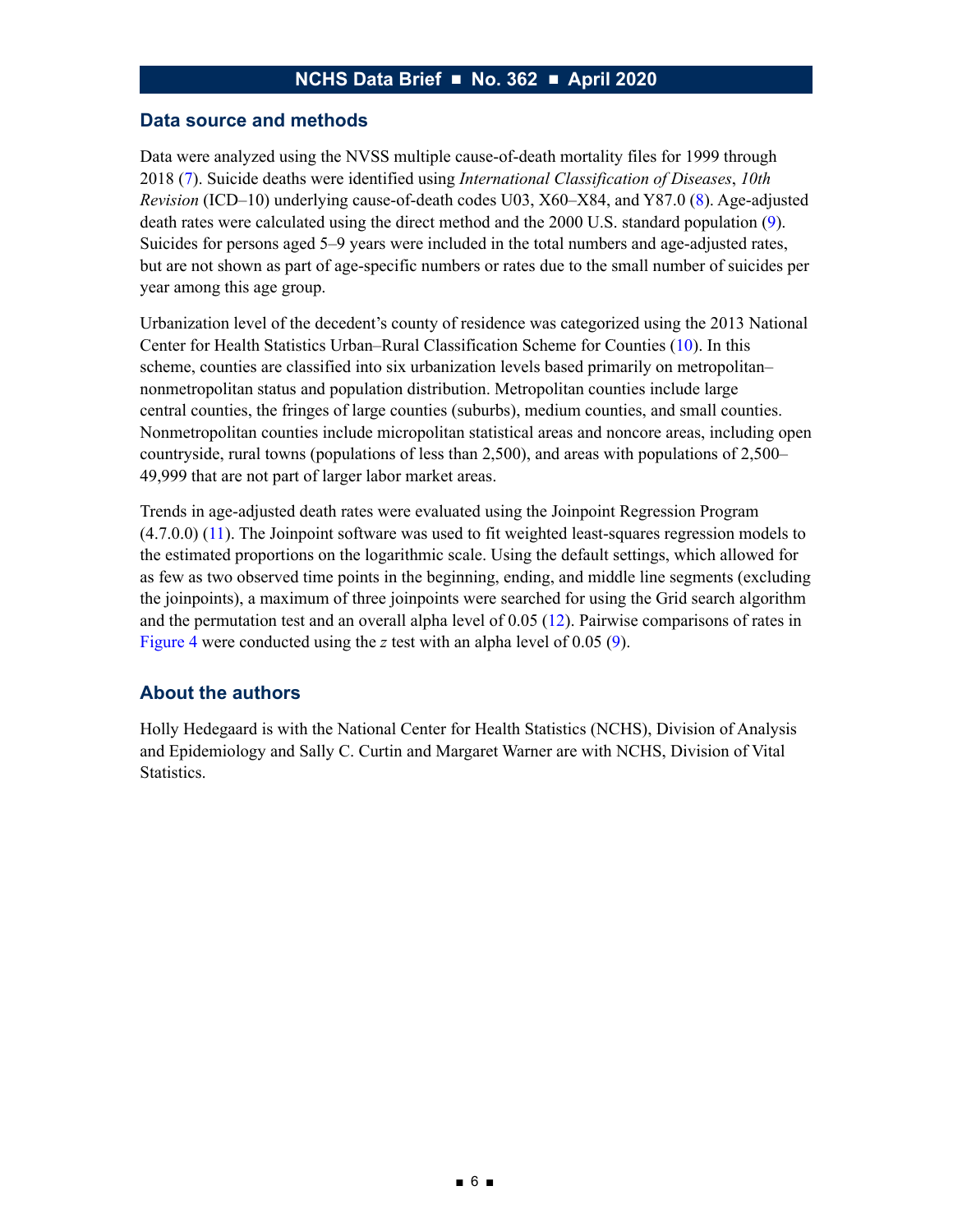#### <span id="page-6-0"></span>**References**

1. CDC WISQARS. Ten leading causes of death by age group. Available from: [https://webappa.](https://webappa.cdc.gov/sasweb/ncipc/leadcause.html) [cdc.gov/sasweb/ncipc/leadcause.html.](https://webappa.cdc.gov/sasweb/ncipc/leadcause.html)

2. U.S. Department of Health and Human Services. Healthy People 2020. Mental health and mental disorders objectives. 2010. Available from: [https://www.healthypeople.gov/2020/topics](https://www.healthypeople.gov/2020/topics-objectives/topic/mental-health-and-mental-disorders/objectives)[objectives/topic/mental-health-and-mental-disorders/objectives.](https://www.healthypeople.gov/2020/topics-objectives/topic/mental-health-and-mental-disorders/objectives)

3. Hedegaard H, Curtin SC, Warner M. Suicide mortality in the United States, 1999–2017. NCHS Data Brief, no 330. Hyattsville, MD: National Center for Health Statistics. 2018. Available from: [https://www.cdc.gov/nchs/data/databriefs/db330-h.pdf.](https://www.cdc.gov/nchs/data/databriefs/db330-h.pdf)

4. Hedegaard H, Curtin SC, Warner M. Suicide rates in the United States continue to increase. NCHS Data Brief, no 309. Hyattsville, MD: National Center for Health Statistics. 2018. Available from: [https://www.cdc.gov/nchs/data/databriefs/db309.pdf.](https://www.cdc.gov/nchs/data/databriefs/db309.pdf)

5. Stone DM, Simon TR, Fowler KA, Kegler SR, Yuan K, Holland KM, et al. Vital Signs: Trends in state suicide rates—United States, 1999–2016 and circumstances contributing to suicide—27 states, 2015. MMWR Morb Mortal Wkly Rep 67(22):617–24. 2018. Available from: <https://www.cdc.gov/mmwr/volumes/67/wr/pdfs/mm6722a1-H.pdf>.

6. Curtin SC, Warner M, Hedegaard H. Increase in suicide in the United States, 1999–2014. NCHS Data Brief, no 241. Hyattsville, MD: National Center for Health Statistics. 2016. Available from: [https://www.cdc.gov/nchs/data/databriefs/db241.pdf.](https://www.cdc.gov/nchs/data/databriefs/db241.pdf)

7. National Center for Health Statistics. Public-use data files: Mortality multiple cause files. 2018. Available from: [https://www.cdc.gov/nchs/data\\_access/vitalstatsonline.htm#Mortality\\_](https://www.cdc.gov/nchs/data_access/vitalstatsonline.htm#Mortality_Multiple) [Multiple.](https://www.cdc.gov/nchs/data_access/vitalstatsonline.htm#Mortality_Multiple)

8. World Health Organization. International statistical classification of diseases and related health problems, 10th revision (ICD–10). 2008 ed. Geneva, Switzerland. 2009.

9. Kochanek KD, Murphy SL, Xu JQ, Arias E. Deaths: Final data for 2017. National Vital Statistics Reports; vol 68 no 9. Hyattsville, MD: National Center for Health Statistics. 2019. Available from: [https://www.cdc.gov/nchs/data/nvsr/nvsr68/nvsr68\\_09-508.pdf](https://www.cdc.gov/nchs/data/nvsr/nvsr68/nvsr68_09-508.pdf).

10. Ingram DD, Franco SJ. 2013 NCHS Urban–rural classification scheme for counties. National Center for Health Statistics. Vital Health Stat 2(166). 2014. Available from: [https://www.cdc.gov/](https://www.cdc.gov/nchs/data/series/sr_02/sr02_166.pdf) [nchs/data/series/sr\\_02/sr02\\_166.pdf.](https://www.cdc.gov/nchs/data/series/sr_02/sr02_166.pdf)

11. National Cancer Institute. Joinpoint Regression Program (Version 4.7.0.0) [computer software]. 2019.

12. Ingram DD, Malec DJ, Makuc DM, Kruszon-Moran D, Gindi RM, Albert M, et al. National Center for Health Statistics Guidelines for Analysis of Trends. National Center for Health Statistics. Vital Health Stat 2(179). 2018. Available from: [https://www.cdc.gov/nchs/data/series/](https://www.cdc.gov/nchs/data/series/sr_02/sr02_179.pdf) [sr\\_02/sr02\\_179.pdf.](https://www.cdc.gov/nchs/data/series/sr_02/sr02_179.pdf)